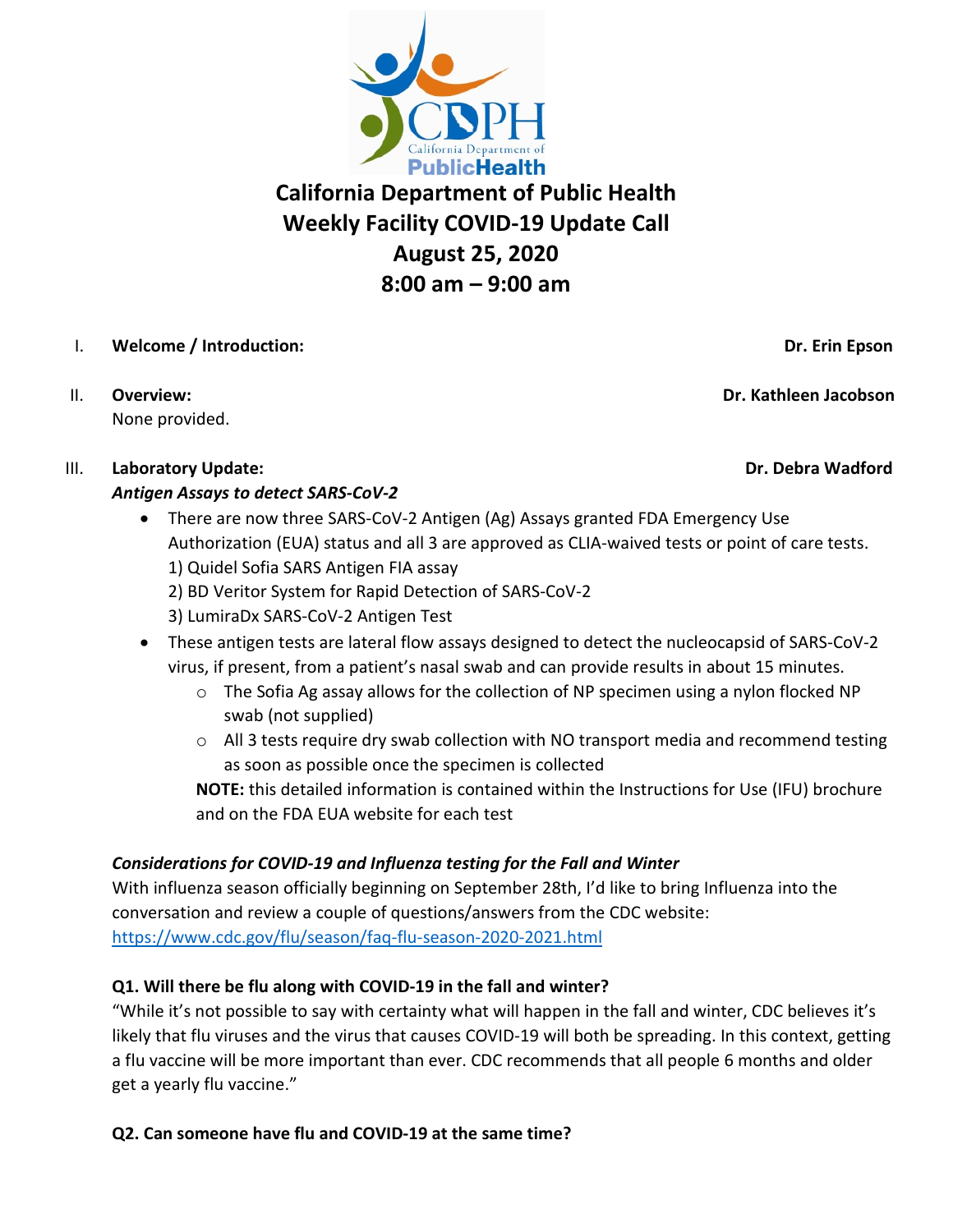"Yes. It is possible have flu, as well as other respiratory illnesses, and COVID-19 at the same time. Health experts are still studying how common this can be.

Some of the symptoms of flu and COVID-19 are similar, making it hard to tell the difference between them based on symptoms alone. Diagnostic testing can help determine if you are sick with flu or COVID-19," and the possible options for treatment depending on test results.

- Currently, there are three multiplex tests available under an FDA Emergency Use Authorization for co-detection of SARS-CoV-2 and influenza. All are molecular tests, all are high or moderate complexity, and all are limited in availability at present. <https://www.cdc.gov/flu/professionals/diagnosis/table-flu-covid19-detection.html>
- Additional multiplex tests are anticipated, some for rapid point-of-care use, however, it is unclear what the supply will be later this fall.

### *Select Guidance Links:*

- CDC guidance on CLIA Waived tests: <https://www.cdc.gov/labquality/waived-tests.html>
- BD Veritor SARS-CoV-2 Antigen Instructions for Use: <https://www.fda.gov/media/139755/download>
- Quidel Sofia SARS Antigen FIA Instructions for Use: <https://www.fda.gov/media/137885/download>
- LumiraDx SARS-CoV-2 Antigen Test Instructions for Use: <https://www.fda.gov/media/141304/download>
- The California COVID-19 Testing Task Force (CA TTF): [https://testing.covid19.ca.gov](https://testing.covid19.ca.gov/)

# *Articles on infectivity of SARS-CoV-2 with respect to days post-onset and Ct values:*

- **Predicting infectious SARS-CoV-2 from diagnostic samples.** Bullard J, Dust K, Funk D, Strong JE, Alexander D, Garnett L, Boodman C, Bello A, Hedley A, Schiffman Z, Doan K, Bastien N, Li Y, Van Caeseele PG, Poliquin G. Clin Infect Dis. 2020 May 22:ciaa638. PMID: 32442256
- **Clinical and virologic characteristics of the first 12 patients with coronavirus disease 2019 (COVID-19) in the United States.** COVID-19 Investigation Team. Nat Med. 2020 Jun;26(6):861- 868. doi: 10.1038/s41591-020-0877-5. Epub 2020 Apr 23.
- **Virological assessment of hospitalized patients with COVID-2019.** Wölfel R, Corman VM, Guggemos W, Seilmaier M, Zange S, Müller MA, Niemeyer D, Jones TC, Vollmar P, Rothe C, Hoelscher M, Bleicker T, Brünink S, Schneider J, Ehmann R, Zwirglmaier K, Drosten C, Wendtner C. Nature. 2020 May;581(7809):465-469. PMID: 32235945
- **Viral RNA load as determined by cell culture as a management tool for discharge of SARS-CoV-2 patients from infectious disease wards.** La Scola B, Le Bideau M, Andreani J, Hoang VT, Grimaldier C, Colson P, Gautret P, Raoult D. Eur J Clin Microbiol Infect Dis. 2020 Jun;39(6):1059- 1061. Epub 2020 Apr 27. PMID: 3234225

#### IV. **Healthcare-Associated Infections Dr. Erin Epson**

1. There have been several questions lately about the management of patients exposed to positive healthcare personnel while the healthcare personnel was wearing a facemask for source control. This morning I'd like to go over one of CDC's recent FAQ about this question. CDC considers anyone who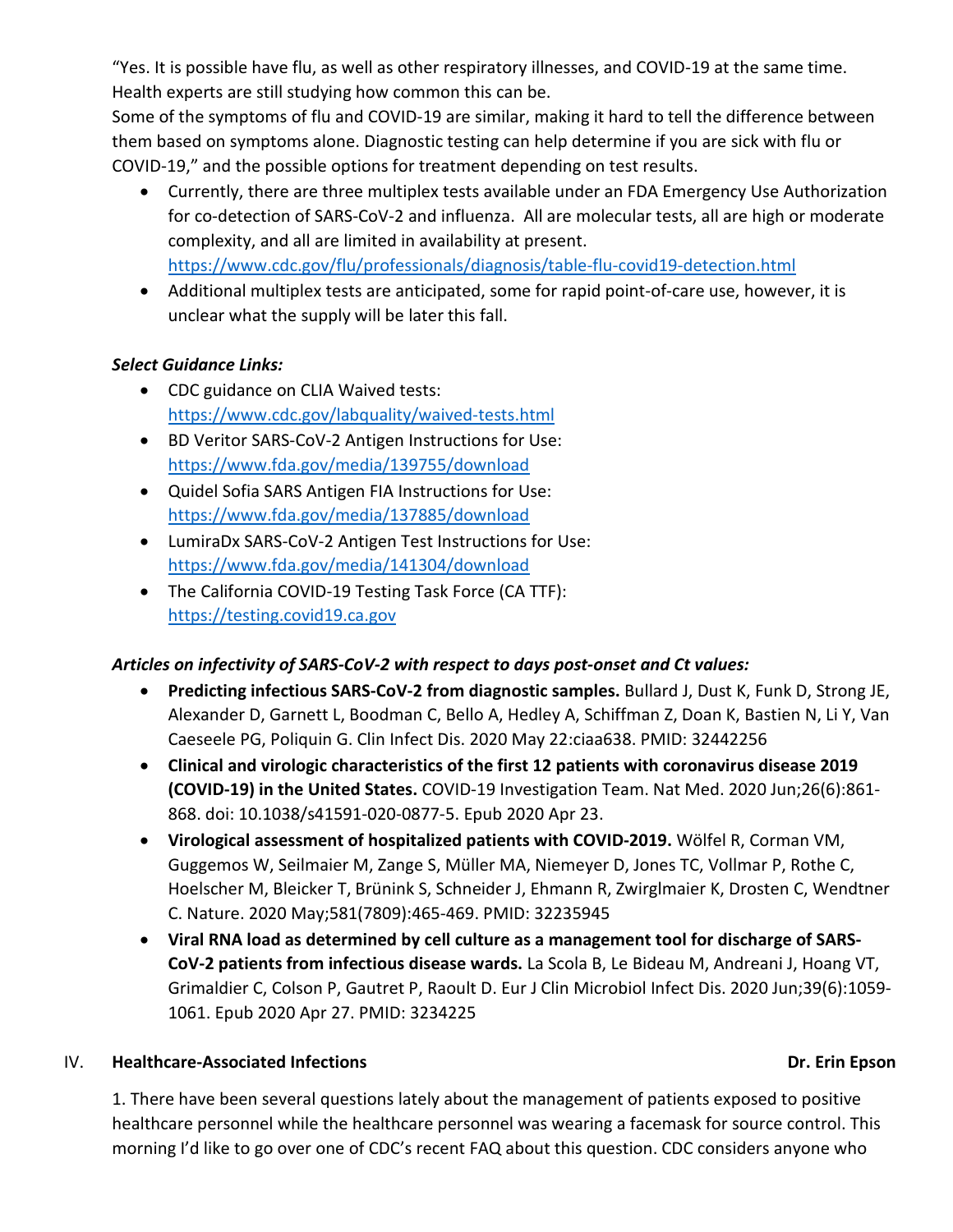had prolonged close contact (within 6 feet for at least 15 minutes) to be potentially exposed. HCP use of a facemask for source control and adherence to other recommended infection prevention measures (e.g., hand hygiene) mitigate this risk but probably don't eliminate it. Acknowledging that patients in areas with moderate to substantial community transmission are at risk of exposures in the community as well, CDC recommends several considerations for determining which patients are at higher risk for transmission and should be prioritized for evaluation and testing:

- Facemask use by the patient – Mirroring the risk assessment guidance for healthcare personnel, patients not wearing a facemask would likely be at higher risk for infection compared to those that were wearing a facemask.

- Type of interaction that occurred between the patient and infected provider – An interaction involving manipulation or prolonged close contact with the patient's eyes, nose, or mouth (e.g., dental cleaning) likely poses higher risk of transmission to the patient compared to other interactions (e.g., blood pressure check).

- PPE used by infected HCP – HCP wearing a facemask (or respirator) and face shield that extends down below the chin might have had better source control than wearing only a facemask. Note that respirators with exhalation valves might not provide source control.

- Current status of patient – Is the patient currently admitted to a hospital or long-term care facility? These individuals, if infected, can be at higher risk for severe illness and have the potential to expose large numbers of individuals at risk for severe disease.

#### V. Remdesivir Update **Dr. Philip Peters**

We have now received our seventh commercial distribution of remdesivir which has also been significantly larger than previous distributions. The sixth distribution was for was 1,500 cases (or 60,000 doses) which is same amount of remdesivir that we had received in the first four commercial distributions put together.

A weblink is posted on the CDPH guidance page with the distribution details.

Link: [https://www.cdph.ca.gov/Programs/CID/DCDC/CDPH%20Document%20Library/COVID-](https://www.cdph.ca.gov/Programs/CID/DCDC/CDPH%20Document%20Library/COVID-19/CaliforniaRemdesivirAllocationCommercial-8.17.20.xlsx)[19/CaliforniaRemdesivirAllocationCommercial-8.17.20.xlsx](https://www.cdph.ca.gov/Programs/CID/DCDC/CDPH%20Document%20Library/COVID-19/CaliforniaRemdesivirAllocationCommercial-8.17.20.xlsx)

After two weeks of these larger allocations, we seem to have come close to meeting the need for remdesivir but if that is not the case for any facilities we are interested that.

In a clinical update, the Gilead open label trial that randomized approximately 600 participants with moderate COVID-19 illness to 5 days of remdesivir, 10 days of remdesivir, or standard of care was just published in JAMA and the link is provided in the notes. Moderate COVID-19 illness was defined as hospitalized but not requiring oxygen therapy. The one-line summary was that a slightly faster clinical improvement was seen with 5 days of remdesivir but the absolute improvements were small and of unclear overall clinical significance. This study should not change the treatment recommendations which recommend prioritizing Remdesivir treatment for patients with more severe COVID-19 illness who are hospitalized and require supplemental oxygen.

<https://jamanetwork.com/journals/jama/fullarticle/2769871>